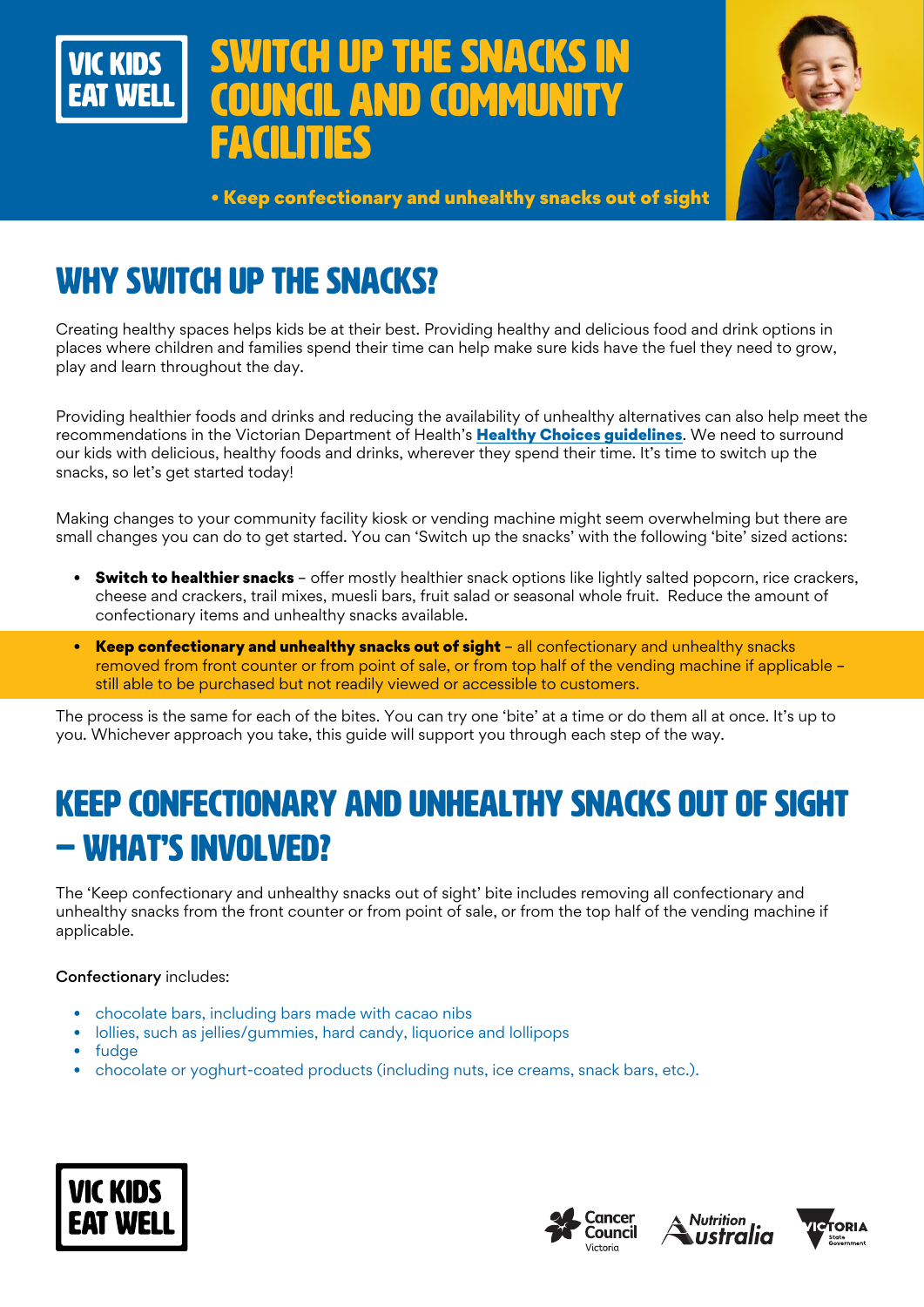#### Other unhealthy snacks include:

- potato/corn/vegetable chips, crisps, puffs
- flavoured popcorn
- some large snack bars
- sweet biscuits, cakes and muffins (note: these items are addressed in a separate small bite for this action).

The 'Keep confectionary and unhealthy snacks out of sight' bite also includes putting healthier snack options on the front counter or at point of sale, or in the top half of the vending machine if applicable, including:

- plain or lightly salted popcorn
- plain or flavoured rice crackers
- cheese and cracker packs
- trail mixes (i.e. dried fruit and nut/seed mixes)
- fresh fruit snacks, such as seasonal fruit, mixed fruit salad or fruit kebabs served with reduced fat yoghurt
- yoghurt tubs, plain or flavoured (preferably reduced fat)
- dip and cracker packs, or dip and vegetable sticks
- small fruit and nut-based snack bars or muesli bars.

To keep confectionary and unhealthy snacks out of sight, follow our three simple steps:





## STEP ONE: REVIEW

Start by reviewing what confectionary and unhealthy snacks are currently available at the facility. This will help identify which snacks should be moved around.

You can use the free product assessment tool, **[FoodChecker](https://foodchecker.heas.health.vic.gov.au/)**, to review the packaged snack products available in your facility and determine which ones should be reduced.

Just select the 'quick product check' button, then search or assess products in the category 'sweet snacks' or 'savoury snacks'. All snacks classified as RED in [FoodChecker](https://foodchecker.heas.health.vic.gov.au/) are considered unhealthy snacks.

Take photos of the current layout of the kiosk or vending machine and identify where the confectionary and unhealthy snacks are positioned, as well as the different areas where foods can be displayed.









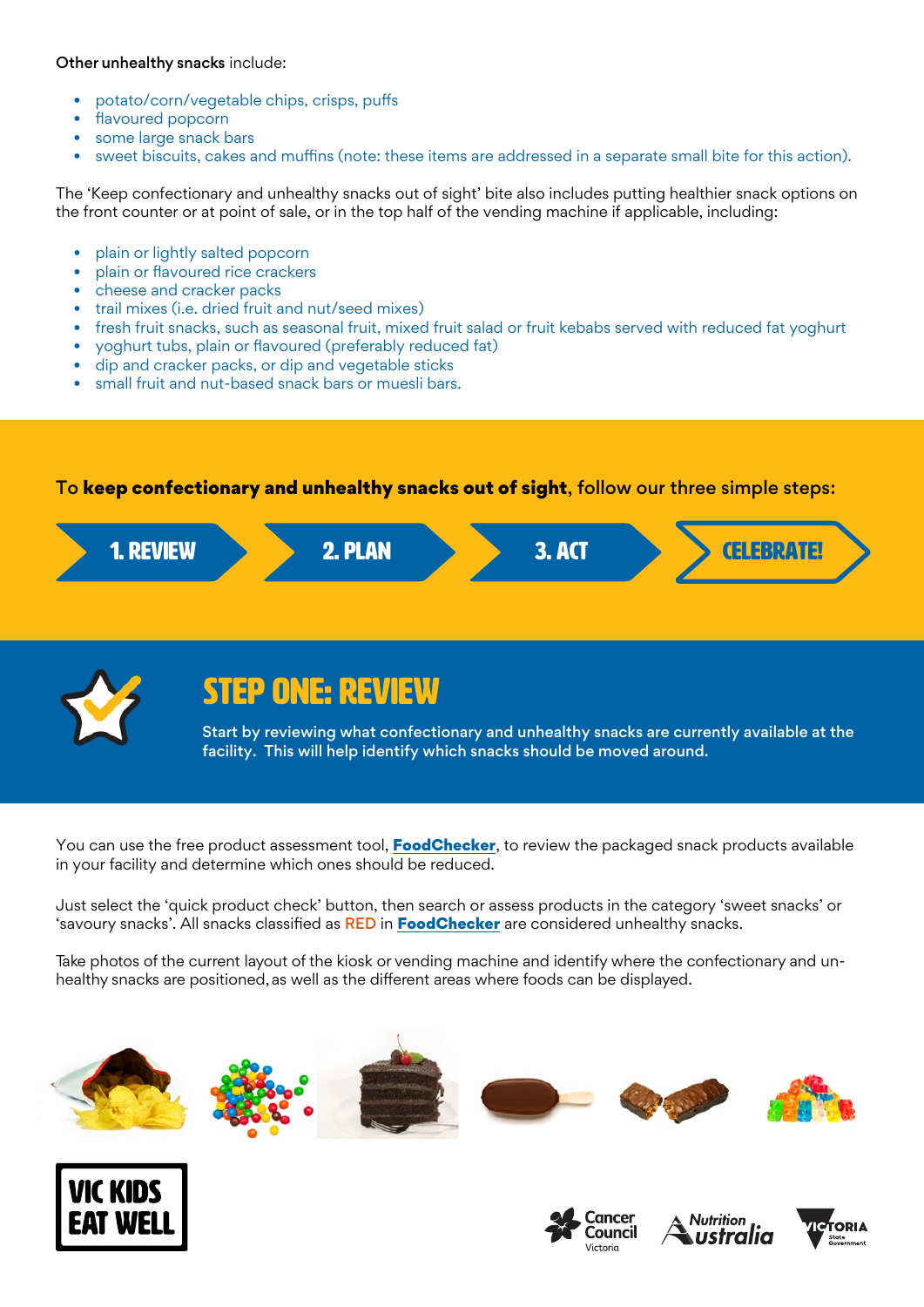

### STEP TWO: PLAN

Now you know what you have, decide how you will make your changes.

Choose from many healthier snack options that can be put in more prominent places in the facility's food service.

Consider the layout of your kiosk and determine all the places where foods and snacks can be displayed. This may include:

- the point-of-sale (usually where the register is)
- a front and/or back counter
- side counters
- free-standing shelves or display cabinets.

Determine the path customers would likely take when entering the kiosk to choose, order and pay for any foods or snacks, and the places in the kiosk where customers are likely to have quick access to grab snacks themselves.

Healthy foods and snacks should ideally be placed:

- at the point-of-sale
- on the front counter (the most prominent position)
- in any free-standing shelves or cabinets near the point-of-sale or front counter.

Foods and snacks in these areas are more likely to be chosen by customers as they will be more obvious and prominent to them.

Confectionary and unhealthy snacks should ideally be placed:

- out of sight e.g. underneath the front counter
- on the back or side counters (the less prominent positions)
- in any free-standing shelves or cabinets away from the point-of-sale or front counter.

For vending machines, the most prominent positions for snacks are at eye level or in the top half of the machine. Therefore, the healthier options should be placed there and unhealthy snacks and confectionary should be placed at the bottom of the machine (Note: this may not always be possible in some vending machines due to cooling and weight requirements so discuss the best options with the supplier.)

You may also consider an alternative layout for those vending machines easily accessed by children – this would mean putting the healthiest snacks in the bottom half of the fridge or machine (at their eye level), and the unhealthy snacks in the top row.

### Preparing for change

It is recommended that you make changes all at once. An ideal time to do this is at the beginning of a new year or term, however it can be done at any time.









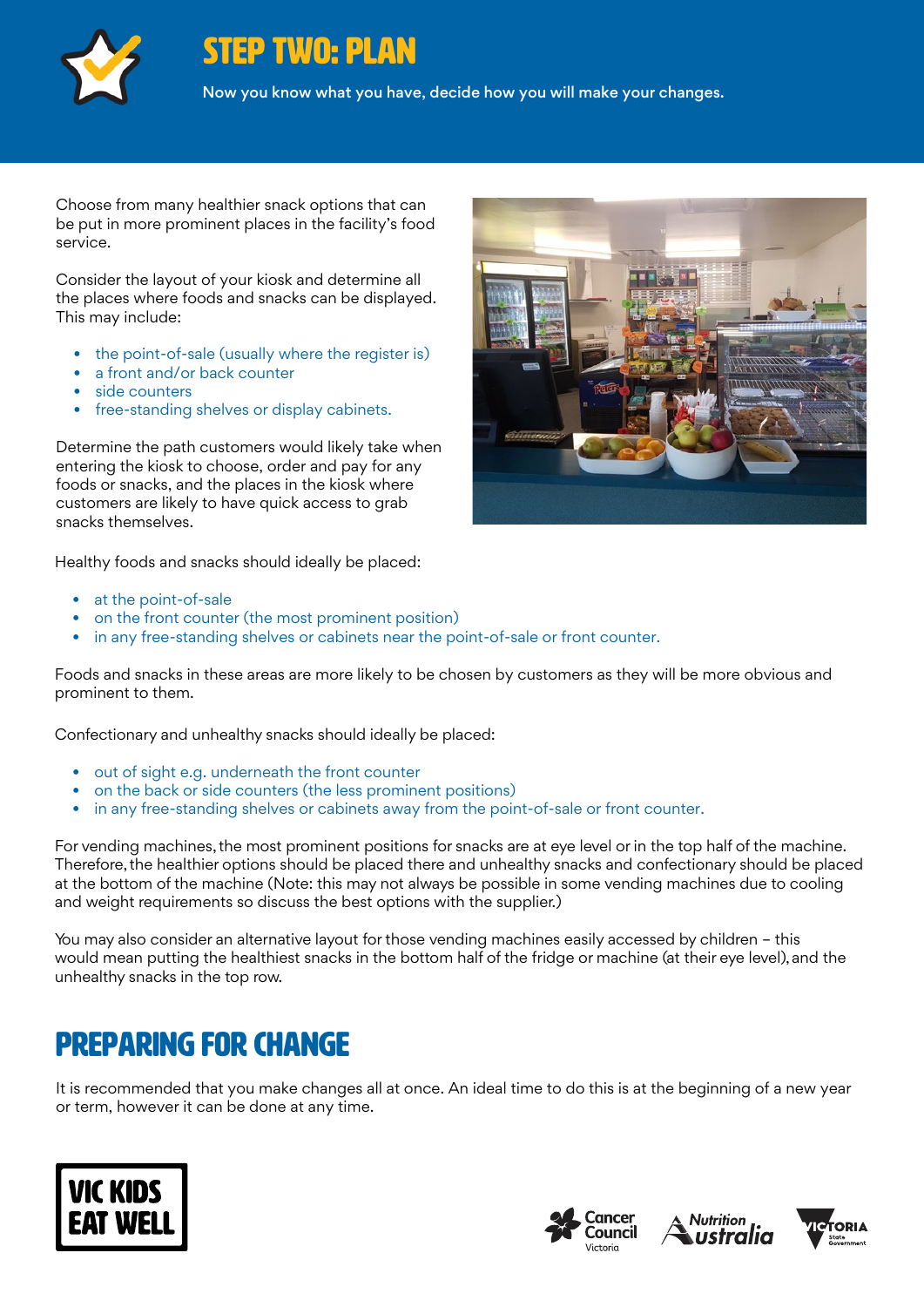

STEP THREE: ACT

Now you've done all the groundwork, it's time to put it into action.

#### Here's a great example of keeping confectionary and unhealthy snacks out of sight.

Vic Kids' Community Centre reviewed the snacks on their kiosk menu and found that they had a lot of confectionary and unhealthy snacks in prominent places including the front counter. Next, they identified healthier options they could place in these positions instead. Vic Kids' Community Centre decided to remove and replace the unhealthy snacks as follows:











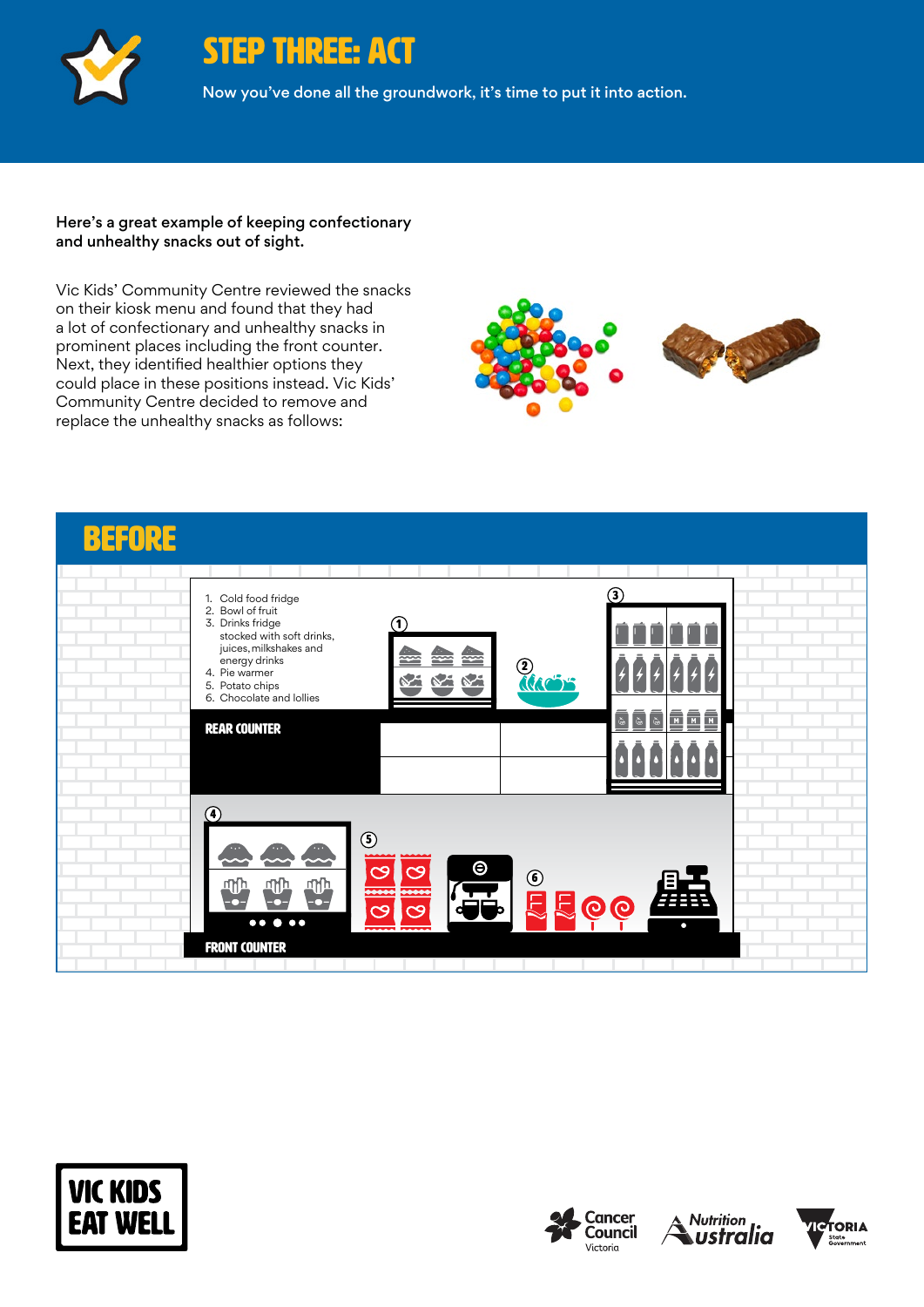

## SUPPORTING SUCCESS

Think about the ways you can promote your new healthy options through the way they are placed, priced and promoted. You are more likely to have success by changing how snacks are priced and promoted

- Promote the healthier snacks in meal deals together with healthier drink options e.g. lightly salted popcorn and water for \$5.
- Price healthier snack options competitively so they are the cheaper choice e.g. lower the price of healthier options or increase the price of less healthy options.

Remember, this is just one of the 'bites' you can do to switch up the snacks. Check out **'Switch to healthier** [snacks'](https://www.vickidseatwell.health.vic.gov.au/resources) for how to provide more healthy snack options in the facility.